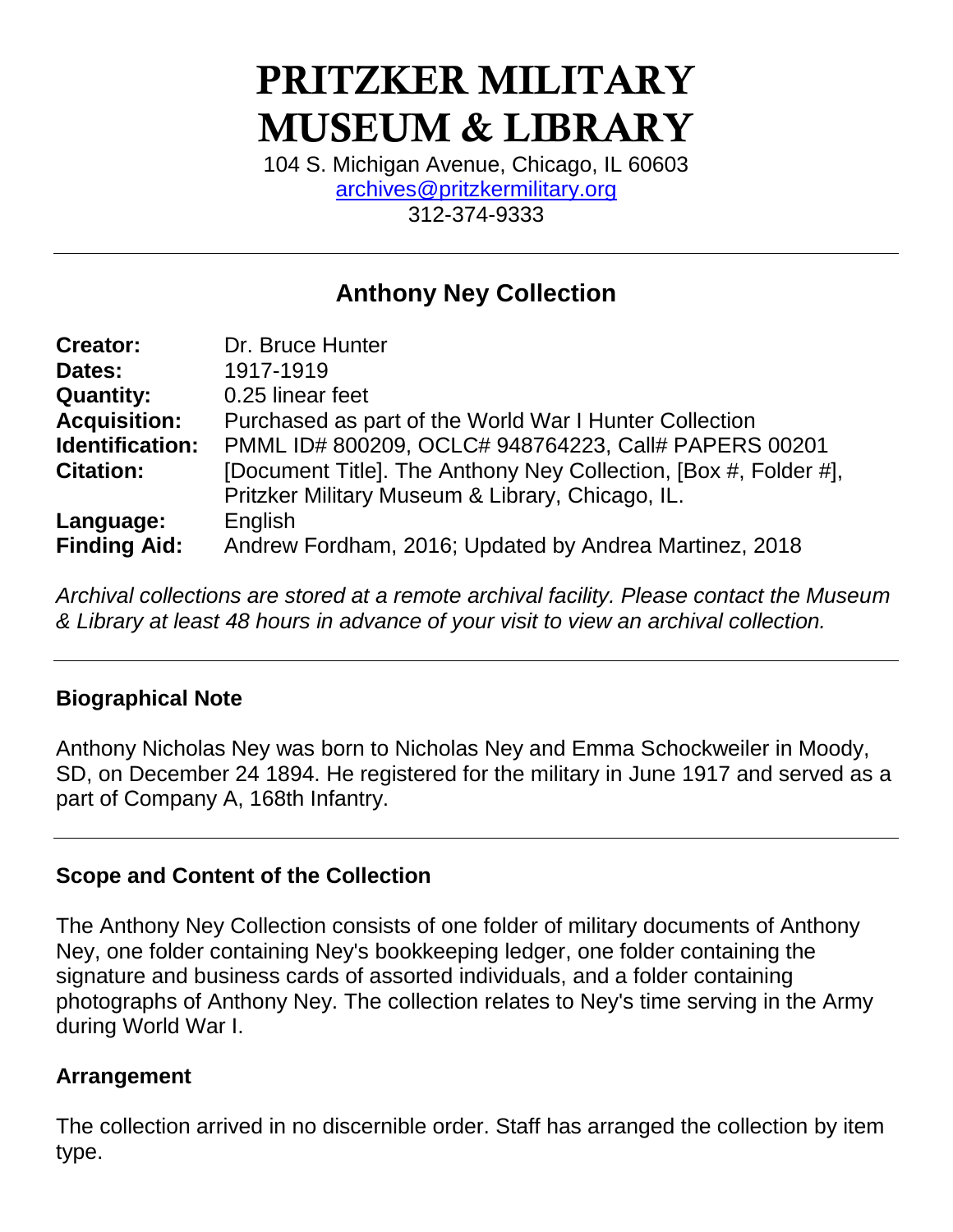## **Rights**

Copyrights held by Dr. Bruce Hunter were transferred to the Pritzker Military Museum & Library. All other rights are held by the author or publisher. Users assume responsibility for following copyright laws as established by US Code Title 17.

#### **Separations**

| <b>Item ID</b> | <b>Call Number</b> | <b>Description</b>                 | Location        |
|----------------|--------------------|------------------------------------|-----------------|
|                |                    | <b>Artifacts</b>                   |                 |
| 800209018      |                    | World War I dog tags (Anthony Ney) | Tray            |
| 800209019      |                    | World War I garrison cap           | <b>Uniforms</b> |

## **Key Subjects**

This collection is indexed under the following headings in the Library's online catalog. Researchers interested in materials about related topics, persons, or places should search the catalog using these subject headings.

## **Subjects**

Business cards Portraits, American World War, 1914-1918

## **Container List**

| <b>Box</b> | Folder      | Item ID $#$ | Title                                                                                | <b>Dates</b> |
|------------|-------------|-------------|--------------------------------------------------------------------------------------|--------------|
|            | $\mathbf 1$ |             | <b>Military documents of Anthony Ney</b>                                             | 1917-1919    |
|            |             |             | 800209001 Draft registration card                                                    | 6/5/1917     |
|            |             |             | 800209002 Mimeograph of letter from King George<br>V to U.S. soldiers, with envelope | 4/1/1918     |
|            |             | 800209003   | Individual Pay Record Book, with book<br>sleeve                                      | 1/1/1918     |